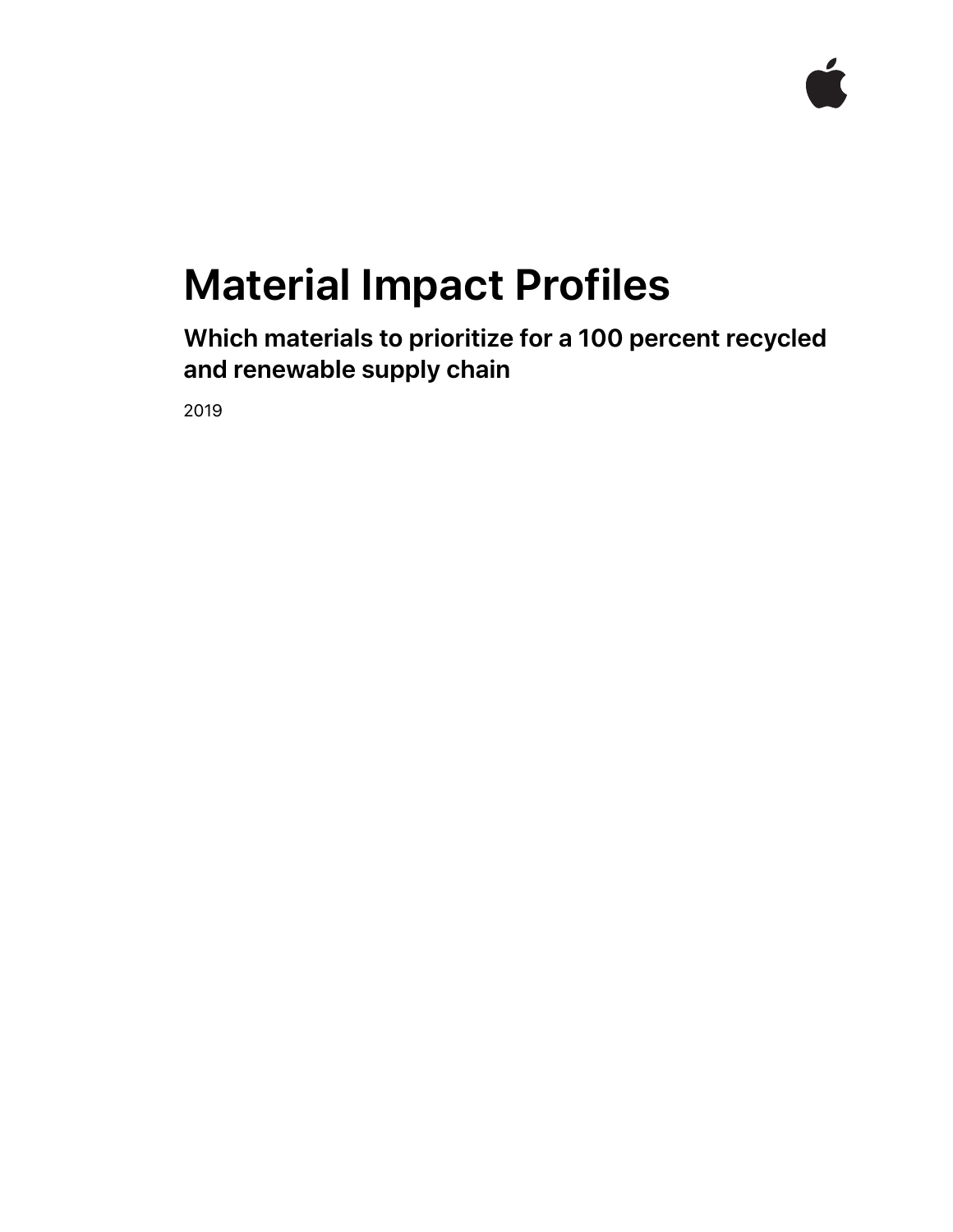# Our Ambition: An Overview

At Apple, we believe we have a responsibility to leave the world better than we found it. So we established three environmental priority areas where we believe we can make the greatest difference:

- Reduce Apple's impact on climate change by using renewable energy, driving energy efficiency in products and facilities, and addressing the entire lifecycle of all our products and accessories.
- Conserve precious resources by using materials efficiently, using more recycled and renewable content in products, and recovering material from products at the end of their life.
- Identify, develop, and utilize safer materials in products and processes.

We already have programs in place to ensure that the materials we use in our products are sourced responsibly. We apply strict standards and internationally accepted frameworks, such as the Organisation for Economic Co-operation and Development (OECD) due diligence guidance, to drive progress and protect people in our supply chain. Now, to protect the Earth's finite resources, we're also challenging ourselves to one day end our reliance on mining altogether. In the spring of 2017, we made public our commitment to using only recycled and renewable material in our products. It's an ambitious goal that will require years of collaboration across Apple teams, our suppliers, and recyclers—but our work is already underway.



**Figure 1: How we define a circular supply chain**

The main principles underlying our goal are to make products more efficiently, make them durable, and make them using only recycled or renewable material. And then when necessary, put material back onto the market to be used by us or others. For finite materials such as aluminum or steel, this means both sourcing recycled material and recycling scrap and end-of-life products into raw material for Apple or others to use again. For renewable materials such as the wood fiber in our packaging, our focus is on both responsible sourcing and regeneration of supply that either Apple or others could use.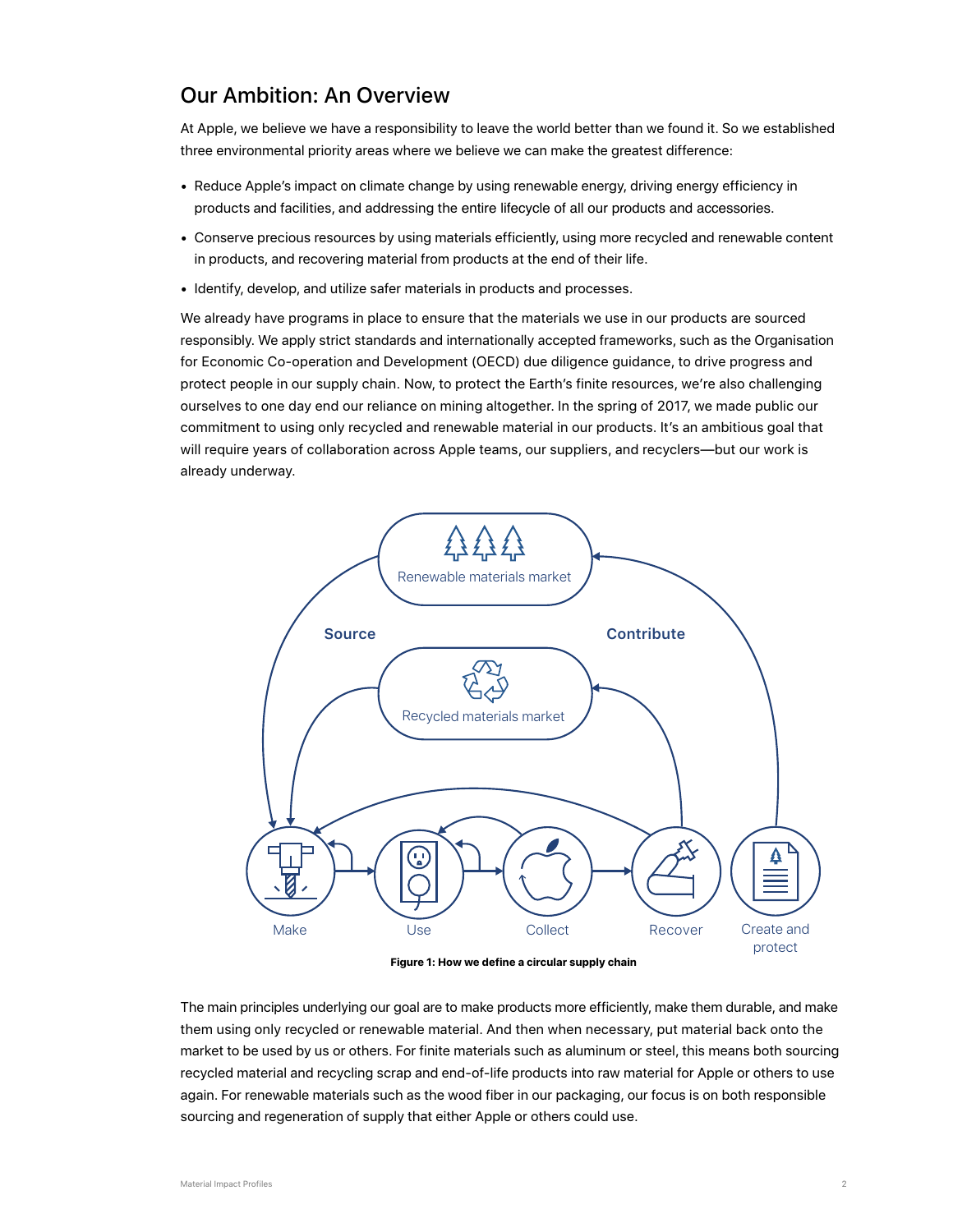We have a long way to go, and there are many challenges to our ambition. Technical and economic hurdles can prevent efficient recovery of materials to the same quality as the original primary source. In many cases, achieving our goal will require developing new recovery technologies, new materials, and new ways of doing business.

# Prioritizing Materials

Our supply chain is complex and we use a vast number of unique materials in our products. So we needed a way to identify and prioritize which raw materials would provide the greatest benefit if the majority of global production moved to a recycled and renewable supply base. In 2014, when we first reviewed existing methodologies for assessing impacts, we found that most focused only on the potential for a supply disruption and subsequent negative consequences.

Knowing that more was needed, we worked with Oeko-Institut e.V. to develop Material Impact Profiles (MIPs), which quantify not only the generalized supply impacts of a mined material but also the environmental and social impacts. Using publicly available data, we comprehensively evaluated impacts in the value chains of 45 elements and raw materials commonly used in consumer electronics. We then weighted these MIPs by the quantity of material Apple uses to identify those materials where Apple likely has the best ability to have a positive impact on the planet. Finally, in addition to the weighted score assigned to each material, we considered additional qualitative factors, like whether a material represents unique opportunities for new supply chain models or is significant to the customer experience—such as the glass they touch or the paper packaging they open.

Through this process, we identified a short list of materials on which to focus our initial efforts, and have active projects in aluminum, cobalt, copper, glass, gold, lithium, paper, plastics, rare earth elements (neodymium, praseodymium, dysprosium), steel, tantalum, tin, tungsten, and zinc. We recognize that this transition to 100 percent recycled and renewable material will take many years, and will require entire industries to join in the effort. And as we strive toward this goal, we will continue our work to ensure that materials are sourced and processed in a manner that meets our strict requirements while we also work to protect the rights of those in our supply chain.

# Existing Methodologies

<span id="page-2-2"></span><span id="page-2-1"></span><span id="page-2-0"></span>In 2014, during the early phases of the project, Apple evaluated multiple publications on materials' criticality and impacts in material supply chains (see [Appendix A\)](#page-11-0). Various methodologies already existed for measuring the relative importance of raw materials, with some following and others building on traditional supply risk assessments. Governments, for example, had created methods for identifying materials key to national economies and at risk of supply shortages.<sup>1,2,3</sup> [O](#page-17-0)rganizations also created sector- and industry-specific assessments for materials that were being used in new ways, such as the U.S. Department of Energy's evaluation of key materials in clean energy technologies.<sup>4</sup> [I](#page-17-0)n addition, other companies had developed methodologies targeted to their specific business interests.<sup>5[,](#page-17-6)6</sup>Across methodologies, organizations typically determined a material was "critical" if its supply might be disrupted and if that disruption would significantly impactthe organization. $7,8$  $7,8$  $7,8$ 

<span id="page-2-8"></span><span id="page-2-7"></span><span id="page-2-6"></span><span id="page-2-5"></span><span id="page-2-4"></span><span id="page-2-3"></span>Two key groups have looked beyond supply risks in assessing materials. In 2017, Fairphone partnered with The Dragonfly Initiative to prioritize materials for sustainable sourcing efforts, and focused on environmental risks in the assessment[.](#page-17-9)<sup>9</sup>And in 2018, Drive Sustainability, the Responsible Minerals Initiative, and The Dragonfly Initiative released the report *Material Change*, which considers the supply,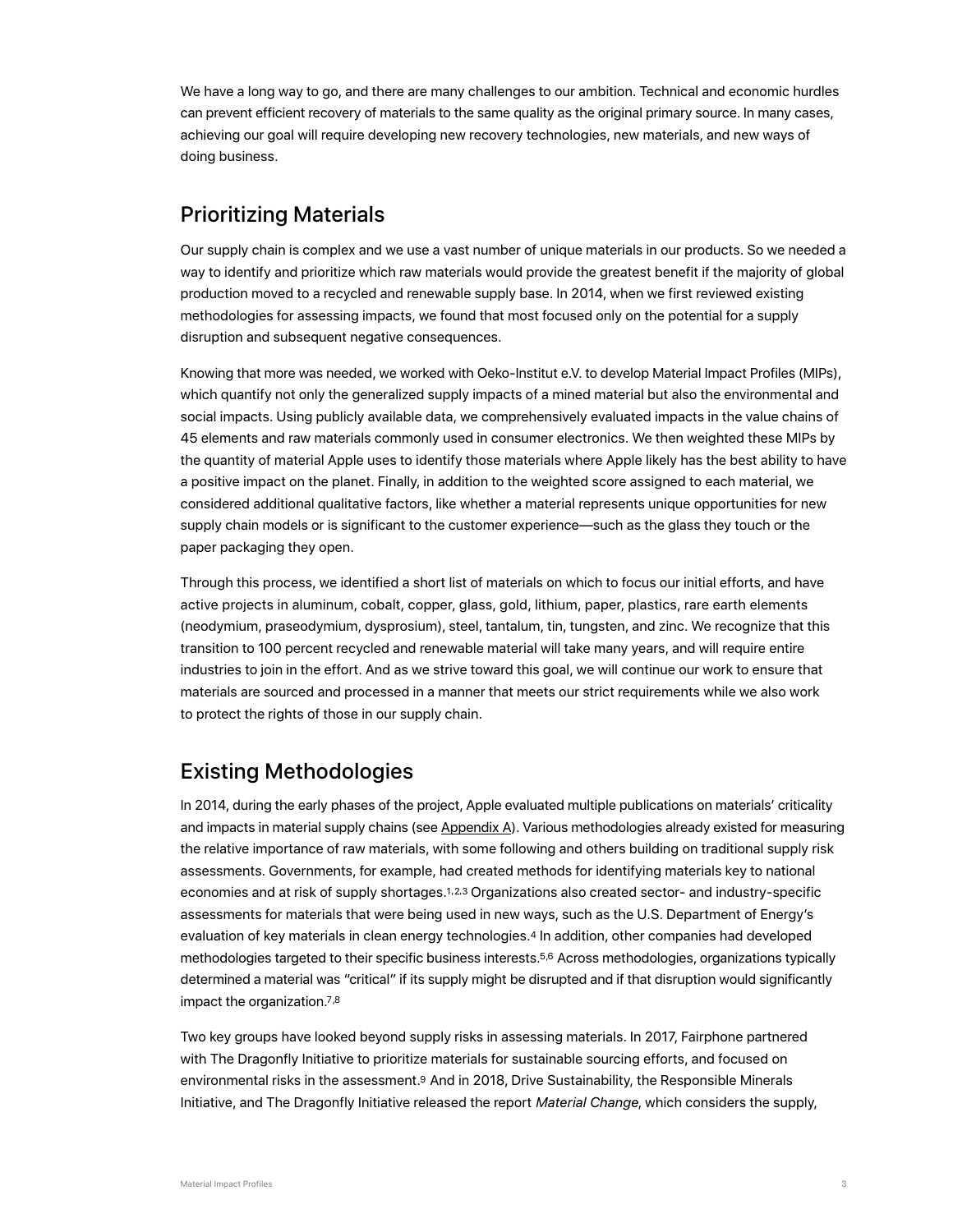<span id="page-3-0"></span>environmental, and social impacts of materials[.](#page-17-10)<sup>10</sup> [W](#page-17-0)e are encouraged by the increasing engagement on this topic and hope to see further adoption of such initiatives across the industry.

For Apple, assessing only the risk to global supply was not enough. We worked with our partners to create an assessment that includes not only impacts to supply, but also environmental and social impacts throughout the global supply chain. This assessment is designed to evaluate the global landscape, not risks specific to Apple's supply chain or impacts of sourcing practices on local communities. Our aim was to make these assessments useful to others; shifting to a 100 percent recycled and renewable supply chain requires a global perspective, as we need to shift entire industries to a new way of doing business. It is important to note that these MIPs are not a substitute for the direct assessments of opportunities to improve a company's specific raw materials sourcing practices or their direct impact, and do not replace evaluation of other factors, such as human rights risks in a specific supply chain. Companies must still perform their own due diligence on their individual supply chains.

| H  |    |           |    |           |    |           |           |           |    |    |           |              |               |    |         |                | He        |
|----|----|-----------|----|-----------|----|-----------|-----------|-----------|----|----|-----------|--------------|---------------|----|---------|----------------|-----------|
| Li | Be |           |    |           |    |           |           |           |    |    |           | B            | $\mathcal{C}$ | N  | $\circ$ | F              | <b>Ne</b> |
| Na | Mg |           |    |           |    |           |           |           |    |    |           | $\mathsf{A}$ | Si            | P  | S       | $\overline{C}$ | Ar        |
| Κ  | Ca | <b>Sc</b> | Τi | V         | Cr | Mn        | Fe        | Co        | Ni | Cu | Zn        | Ga           | Ge            | As | Se      | Br             | Кr        |
| Rb | Sr | Y         | Zr | <b>Nb</b> | Mo | Tc        | <b>Ru</b> | <b>Rh</b> | Pd | Ag | Cd        | $\ln$        | Sn            | Sb | Te      |                | Xe        |
| Cs | Ba |           | Ηf | Ta        | W  | <b>Re</b> | Os        | Ir.       | Pt | Au | <b>Hg</b> | TI           | Pb            | Bi | Po      | At             | Rn        |
| Fr | Ra |           | Rf | Db        | Sg | Bh        | <b>Hs</b> | Mt        | Ds | Rg |           |              |               |    |         |                |           |

|  |  |  | La Ce Pr Nd Pm Sm Eu Gd Tb Dy Ho Er Tm Yb Lu  |  |  |  |  |
|--|--|--|-----------------------------------------------|--|--|--|--|
|  |  |  | $AC$ Th Pa U Np Pu Am Cm Bk Cf Es Fm Md No Lr |  |  |  |  |

#### <span id="page-3-1"></span>**Figure 2: List of current elements in scope of the methodology (blue)**

# Our Methodology

The MIPs combine three primary focus categories—supply, environmental, and social impacts. Each category is composed of multiple indicators that are used to evaluate 45 mined elements and materials commonly used in consumer electronic products (Figure 2), including those materials (e.g., lead and mercury) that Apple has already restricted or removed from our products[.](#page-17-11)<sup>11</sup> [T](#page-17-0)his forms an overall picture of the aggregate impact associated with global extraction and production of each material. We then combine the MIP results with the mass of each material used in our products to help determine our priorities and strategy. The list of materials assessed is reviewed annually and the data for each indicator is updated regularly to ensure that the MIPs reference the most current data sets available. All references, reports, and databases underlying the MIPs can be publicly accessed or licensed, and are detailed in [Appendix B](#page-13-0).

### **Supply Impacts**

To better understand the impacts associated with the availability of materials, we evaluated each material across seven supply indicators. Existing scientific literature has extensively explored risks to the supply of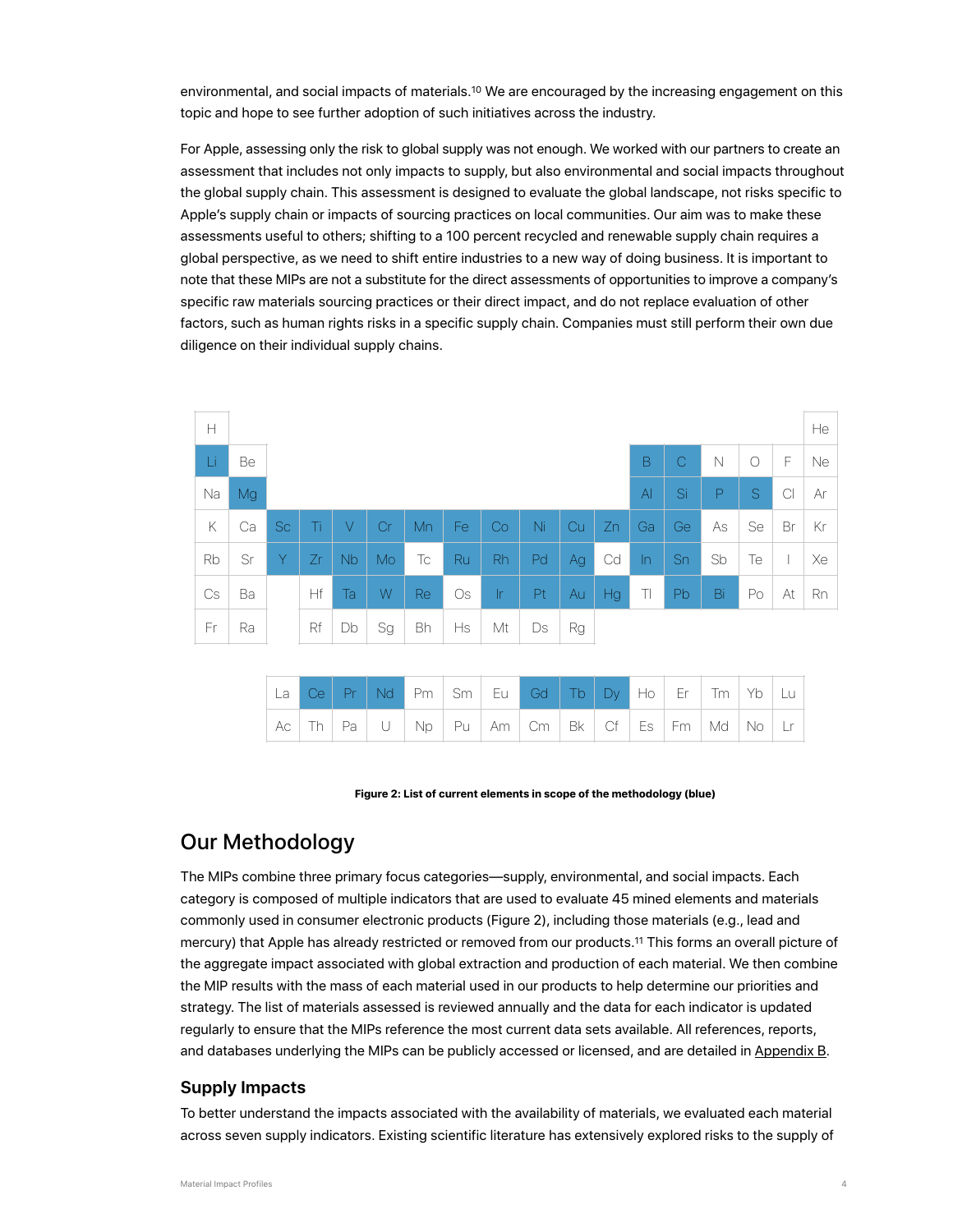<span id="page-4-0"></span>metallicraw materials.<sup>[12](#page-17-12)</sup> Factors that can indicate restrictions in supply include concentration of production, political risk in producing countries, and the depletion time of reserves. We used the same method to evaluate supply as the British Geological Survey (BGS) in its Risk List.[1](#page-17-0) We relied on BGS material data as the primary data source, and supplemented it with data from the United States Geological Survey (USGS).

## **Companionality:** *Is global production limited, especially in a way that does not respond to normal market signals?*

Certain materials are extracted mainly as a result of another material's extraction operation, so supply is less responsive to market signals. Increasing demand for the by-product material might not result in increased supply because these materials do not drive the operational planning and production of the mine. Research has shown that supply is sometimes limited by a lack of an incentive to improve recovery of these materials from mining operations, and not because suppliers are unresponsive to a change in price[.](#page-17-13)<sup>13</sup> [T](#page-17-0)he companionmetal fraction measures how much of the material is mined as a by-product globally,<sup>[14](#page-17-14)</sup> and serves as a proxy for the potential for unpredictable supply disruption because the material is a by-product.

## <span id="page-4-2"></span><span id="page-4-1"></span>**Geographic Production Concentration:** *Is global production concentrated in only a few countries, or spread across many regions?*

Materials concentrated in fewer geopolitical areas have a greater probability of supply disruptions. As the MIPs focus on impacts related to extraction of raw materials, we chose to look at the countries where ore is extracted and purified. We did not include where the ore is processed through operations such as smelting, refining, and production of semi-finished products, many of which are common to both linear and circular material flows. As an example, the data set for aluminum highlights Australia as the main producing country (32 percent of global bauxite extraction) and not China (where the majority of bauxite is refined into alumina and aluminum). The indicator is assessed by quantifying how much of a material is produced by the top three producing countries, as a percentage of the global market.

**Reserve Concentration:** *Is the total amount of reserves concentrated in only a few countries?* The concentration of global production does not necessarily match the concentration of reserves (raw ore that can be economically extracted with current technology). To account for this, in addition to production concentration, the MIPs include an indicator covering the concentration of overall reserves, which is assessed by quantifying how much of the proven reserves of a material are within the top three reserve holding countries, as a percentage of the global reserves.

**Global Recycling Rate at End of Life:** *To what extent is the material currently being recycled?* Recycling can represent a circular supply of material if done correctly, and a higher overall recycling rate can represent a decreased concern for future supply. The Global Recycling Rate at End of Life indicator uses data from the United Nations Environmental Programme and describes the worldwide rate at which a material is recycled, regardless of application and industry.

## **Substitutability:** *If the material becomes unavailable, is there a technically viable alternative?* Substitutability captures the ability of a material to be substituted by other (less critical) materials without compromise to material properties needed for a given application. Those materials with substitutes represent less concern. The indicator follows an assessment from the European Commission[.](#page-17-15)[15](#page-17-15)

## <span id="page-4-3"></span>**Political Stability in Producing Countries:** *What is the potential for a political event to significantly disrupt global supply?*

Consistent with the BGS Risk List, the supply category includes an indicator to evaluate political stability. Weak public governance (e.g., public corruption, inadequate rule of law, or lack of regulations), and lack of governmental capacity to build and sustain economic, social, and political stability can trigger supply constraints of raw materials. This indicator relies on the political stability data set from the World Bank database for governance indicators. Because production may be unequally distributed among the top three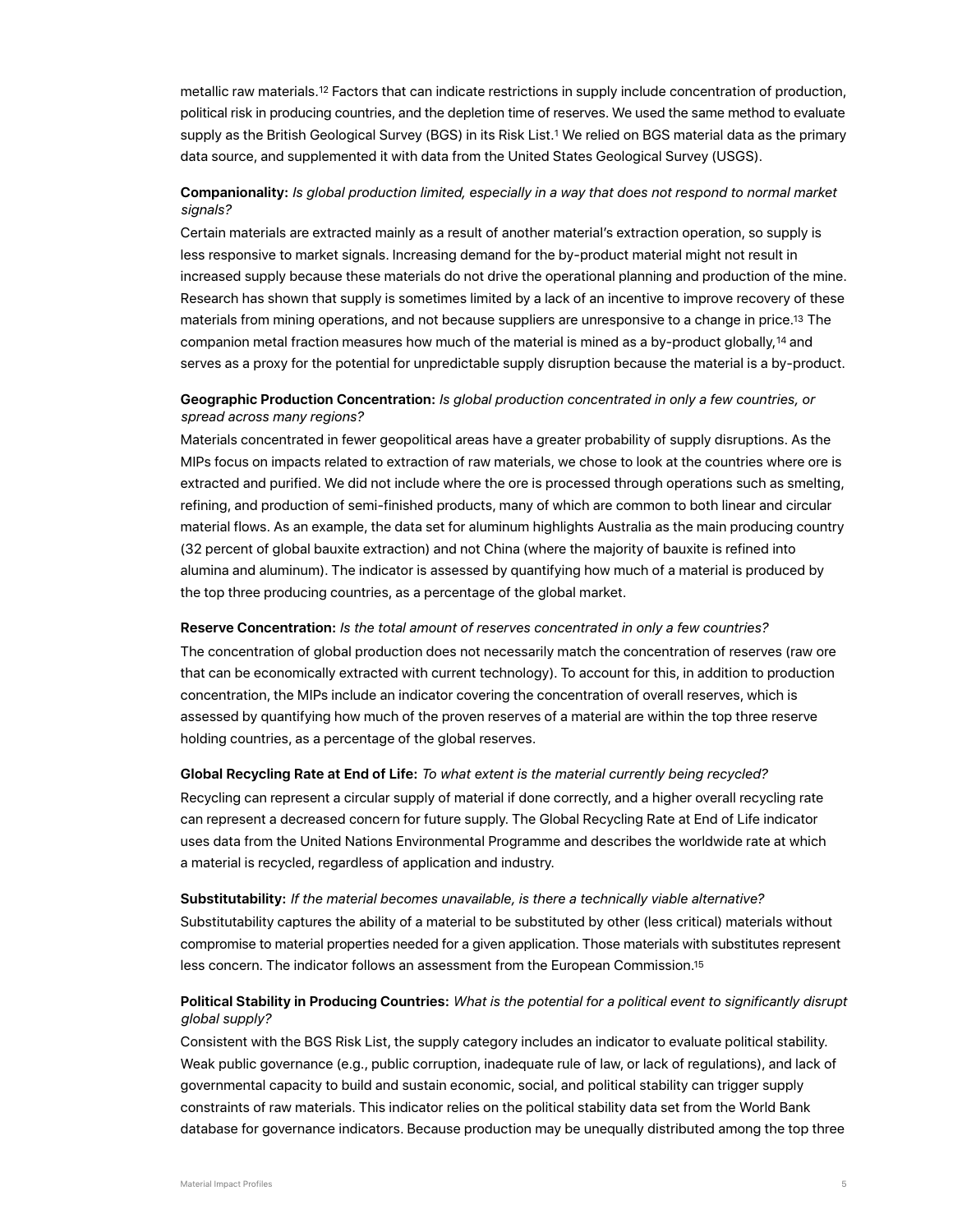countries, political stability with respect to a material is assessed by an average of the political stability of the top three countries, weighted by each country's share of production.

## **Political Stability in Reserve Holding Countries:** *What is the potential for a political event to significantly disrupt global supply?*

Similar to the indicator for producing countries, this indicator assesses the potential of political disruption in the overall world reserves, regardless of whether those regions are currently producing. It is assessed by an average of the political stability of the top three reserve holding countries, weighted by their proportion of the world reserves.

## **Environmental Impacts**

Apple believes environmental impacts are an important factor to include in our assessment. While earlier assessments had categorized environmental impacts as a mere subset of supply impacts, environmental considerations are evolving, and recent studies have highlighted that environmental impacts should be a standalone component of a material's importance (see [Appendix A](#page-11-0)).<sup>[8](#page-17-0)</sup> The Yale analytical framework features environmental implications as a third dimension of criticality, equally important as supply impacts and vulnerability to supply restriction.<sup>16</sup> More recently, the OekoRess method for evaluating the environmental hazard potential (EHP) of the current global primary production of a raw material features 11 indicators, including use of toxic substances in processing and mining operations and risk of natural hazards.[17](#page-17-17)

<span id="page-5-1"></span><span id="page-5-0"></span>When we set out to complete the first set of MIPs in 2014, existing assessments did not adequately capture the environmental impacts of raw material supply chains, so we identified seven life cycle and local pollution impact indicators to evaluate. While the main objective is to capture prevalent environmental impacts of the mining and extraction sector, the availability and robustness of systematic data sets remain a limiting factor.

### **Geochemical:** *What is the potential for pollutants or hazardous materials to be released into the environment?*

The first environmental indicator consists of three sub-indicators related to the geochemistry of the mineral host ore: Is the extraction process associated with heavy metals, radioactive substances, or preconditions for acid mine drainage? These three sub-indicators are equally weighted and grouped into one score, assessing the potential release of hazardous tailings into the environment. Tailings are a waste stream generated during mining and ore processing. While most large-scale processing facilities have management systems and storage facilities in place, sites with insufficient tailings management practices exist in a number of countries worldwide and a potential remains for accidental release of tailings containing pollutants such as cadmium, mercury, lead, thorium, uranium, and acidic compounds into the environment.

#### **Chemical Usage:** *To what extent are hazardous chemicals used in production?*

The second indicator we included in the environmental assessment captures the impacts associated with the use of chemicals during the initial stages of processing and production of the mined ore. The potential for pollution due to the uncontrolled release of process chemicals is a widespread consideration. However, the hazards of the process chemicals vary significantly from material to material and, in some cases, even across production methods for a given material. Therefore, the severity of the impact for a given material was determined by the hazardous nature of the chemicals used in its processing. In cases where different processing methods result in varying degrees of hazards, the score is allocated based on the most common method; if multiple methods are commonly used, the score reflects the most severe method.

#### **Life Cycle Impacts:** *How carbon- and water-intensive is the material?*

Adding to the site-specific pollution impacts of the geochemical and process chemical usage, this third indicator includes two sub-indicators that cover life cycle metrics—specifically, greenhouse gas (GHG) emissions and water consumption. These sub-indicators are measured throughout the processing of the material, from extraction through refining and processing into a raw material for use in product manufacturing.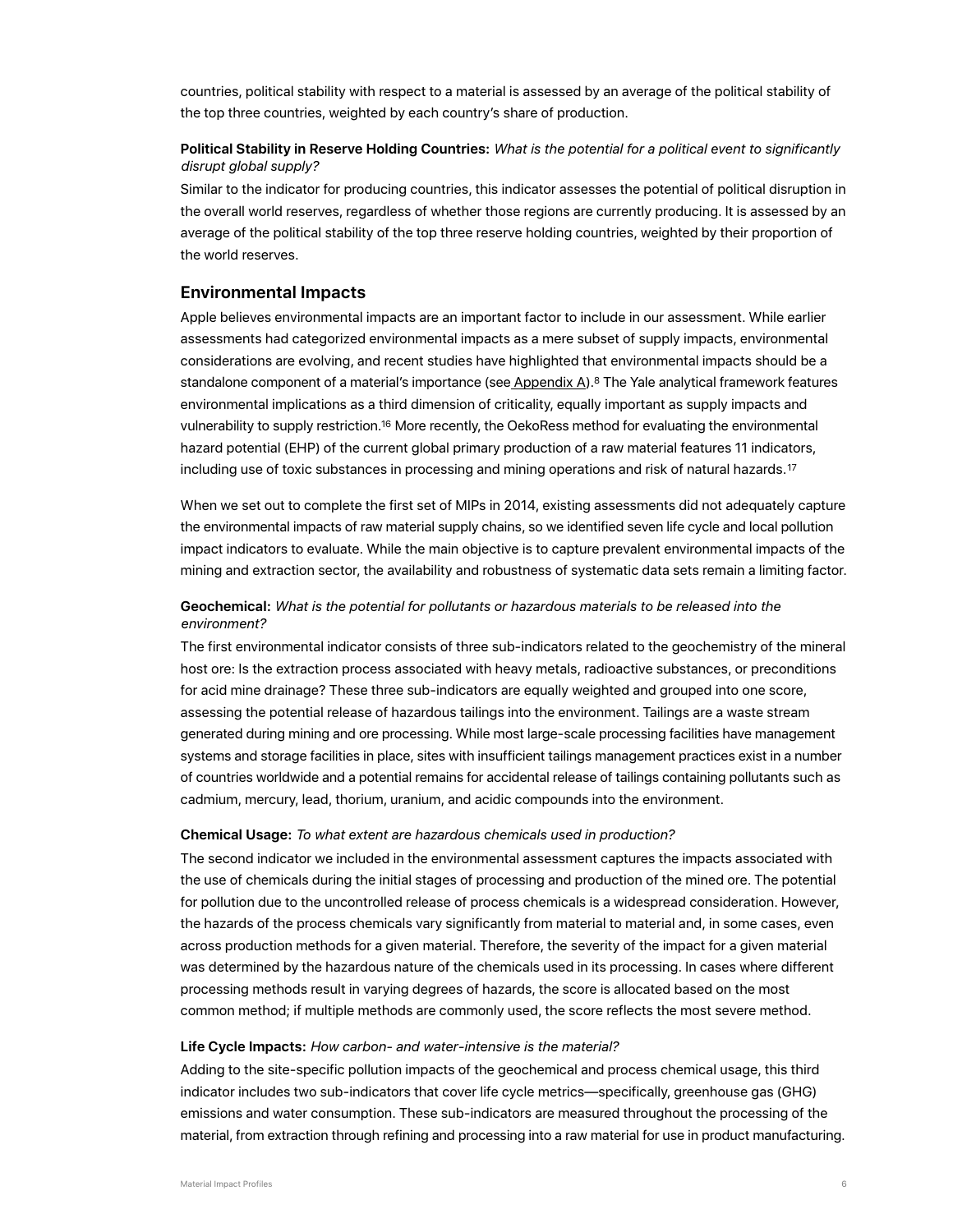Both GHG emission and water consumption are equally weighted into a single score. The GHG emission and water data are drawn from life cycle assessment (LCA) databases (GaBi and ecoinvent) and journal articles. We chose the data source for individual materials based on the comprehensiveness of the database across materials for the given metric, geographic and temporal resolution, alignment with Apple product and corporate LCA methodology, and reliability of the underlying life cycle inventory study. In addition, the water scarcity of producing regions is also taken into account, since consuming a moderate amount of water in an arid region may represent a greater negative impact than high consumption in an area with plentiful supply.

**Specific Recyclability:** *When used in consumer electronics, how recyclable is the material?* The fourth indicator in the environmental category is related to the specific recyclability of the material once used in consumer electronic equipment. Specific recyclability describes the likelihood that the material will be recovered from electronic waste (e-waste), given standard separation of relevant components during the pre-processing stage, as well as the availability of dedicated smelting and refining processes capable of recovering the material. This indicator is fundamentally different from the Global Recycling Rate at End of Life indicator in the supply category of the assessment, which takes a broader global view at the percentage of the material recycled from all waste streams and not e-waste alone. For example, tungsten is recycled at a rate of 10 to 25 percent globally but is not recycled from electronics in standard e-waste recycling processes. In contrast, ruthenium has a similar global recycling rate but has a high specific recyclability because of its colocation with platinum and other precious metals in printed circuit boards for consumer electronics, and well-developed infrastructure for end-processing of these components and materials.

## **Social Impacts**

<span id="page-6-1"></span><span id="page-6-0"></span>Social impacts, including human rights, are growing more prominent in materials assessments, but we did not find any methodology that would allow us to quantify and compare the potential impact of material extraction activities on a global scale across a large number of materials, although there are various efforts underway. 18,19 [S](#page-17-0)ocial indicators are the most difficult to quantify. Supply chains are dynamic, as are the conditions under which materials are mined. There is often a lack of reliable or comparable data across a large number of geographies and within a material supply chain itself. The social indicators in the MIPs include the prominence of artisanal mining, the potential for child or forced labor, and the level of corruption and conflict. These indicators do not replace the need for rigorous due diligence within one's own supply chain. Quantifying social impacts is also difficult because such indicators may not sufficiently account for the lives of people living or working in certain conditions. The indicators do not take into account the availability of alternative livelihoods or other factors that may influence whether individuals mine. Beyond these MIPs, our supply chain practices are informed by our rigorous due diligence, insights from third-party expert stakeholders and independent civil society voices, and country and specific mining community data.

**Artisanal Mining:** *To what extent does the global industry rely on artisanal mining of the material?* This indicator represents the share of global production dependent upon the prevalence of artisanal-scale mining (ASM). While large-scale mining (LSM) is not free of social impacts, LSM enterprises may be more easily monitored than ASM for certain risks. However, millions of people around the world rely on artisanal and small-scale mining for basic livelihoods, and ASM production may be a significant source for a particular commodity.

This indicator is difficult to quantify across all materials. For those materials where no data was available, Oeko-Institut developed economic models to test whether the lack of data was simply due to low levels of artisanal activity (and therefore low interest in quantification by the community). The premise is that artisanal mining takes place if there is a reasonable return expected from mining the ore. It was found that, for materials with no information on share of artisanal mining, the available ore grades or market prices (or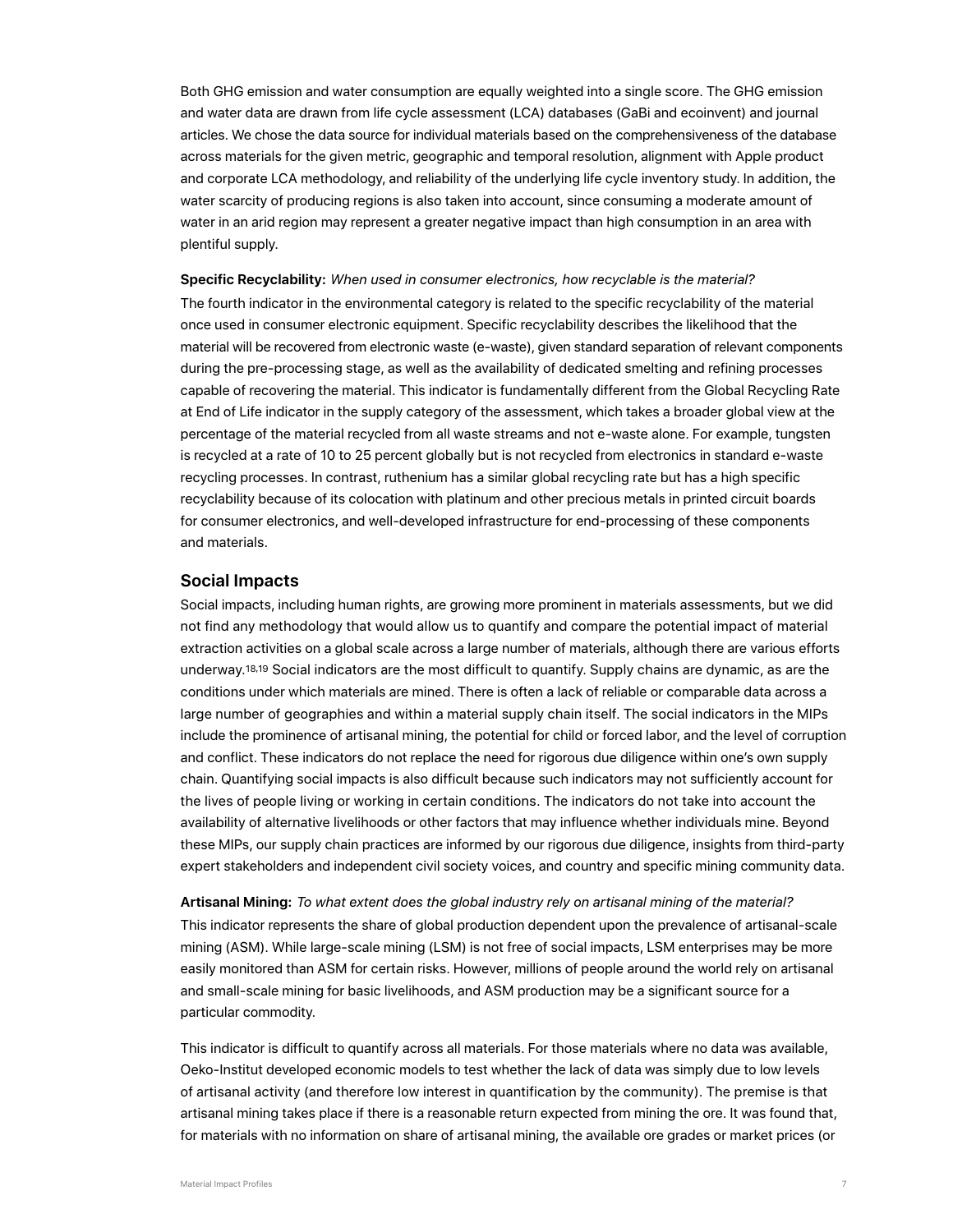both) were too low for artisanal-scale mining to be economically viable—and so those materials were given a low score. We believe this indicator can be improved, and we welcome any feedback on our methodology and additional data sets that can provide more direct quantitative measurements in this area.

### **Child Labor and Forced Labor:** *To what extent is extraction of the material correlated with child or forced labor practices?*

<span id="page-7-1"></span><span id="page-7-0"></span>The Child Labor and Forced Labor indicators are related to the country of origin and often to conditions specific to a particular mining region of that country. The Forced Labor indicator uses data from Walk Free Foundation and the Global Slavery Index, and the Child Labor indicator uses the UNICEF child labour database.  $20,21$  $20,21$  $20,21$  [B](#page-17-0)oth indicators are calculated by the total potential for such conditions from all producing countries. While imperfect, UNICEF data was selected in order to cover a broad range of materials. As in the case of artisanal mining, the Child Labor and Forced Labor indicators do not provide sufficient detail to apply to specific supply chains, and cannot replace supply chain due diligence. However, they do provide a comparison of global impacts across all materials with consistent methodology.

## **Corruption and Conflict:** *To what extent is extraction of the material correlated with corruption or local conflicts?*

The Corruption indicator uses the World Bank control of corruption indicator values for the top three producing countries, weighted by their production share. The Conflict indicator relies on county-level data from the 2013 Conflict Barometer of the Heidelberg Institute for International Conflict Research, and a score was awarded based on number of countries affected.

## **Scoring**

Our analysis produces three scores for each material—one each for supply, social, and environmental impacts (Table 1), where a higher score represents a greater impact. The numerical values are normalized so they can be easily compared and assigned low, medium, and high rankings based on their relative impacts using a quartile analysis. These represent global impacts per unit of material extracted and are not specific to Apple's supply chain or consumption. The MIPs also provide a range of data, from sub-indicator values to qualitative background information and references, to help contextualize the rating. By gathering and organizing diverse data sets, the assessments allow for a data-driven comparison of materials.

# How We're Prioritizing Materials

After using the MIPs to calculate the scores for each material, we weight the results based on the amount of material shipped in Apple products. This weighting helps us identify materials that may not be highlighted as high impact by the methodology (such as aluminum), but are in aggregate highly impactful for Apple due to our consumption. Of course, not all impacts scale by the mass of materials consumed by Apple, but we believe this is the right place to start for our efforts. We also may separately consider human rights or other impacts. Finally, some low-scoring or non-mined materials (such as paper, glass, and plastics) may still be included as a priority due to other consideration factors such as importance to our customers.

With a list of priority materials on which to focus first, we created material-specific working groups and have active projects in aluminum, cobalt, copper, glass, gold, lithium, paper, plastics, rare earth elements (neodymium, praseodymium, dysprosium), steel, tantalum, tin, tungsten, and zinc. Each working group consists of experts from our engineering, procurement, operations, supplier responsibility, and environmental teams, and is tasked with developing a deeper understanding of Apple's specific materials supply chain and closing the loop for the particular material. And as we strive to source increasing amounts of recycled materials, we will continue to ensure that these materials are processed in a way that meets our requirements and protects the rights of all people in our supply chain.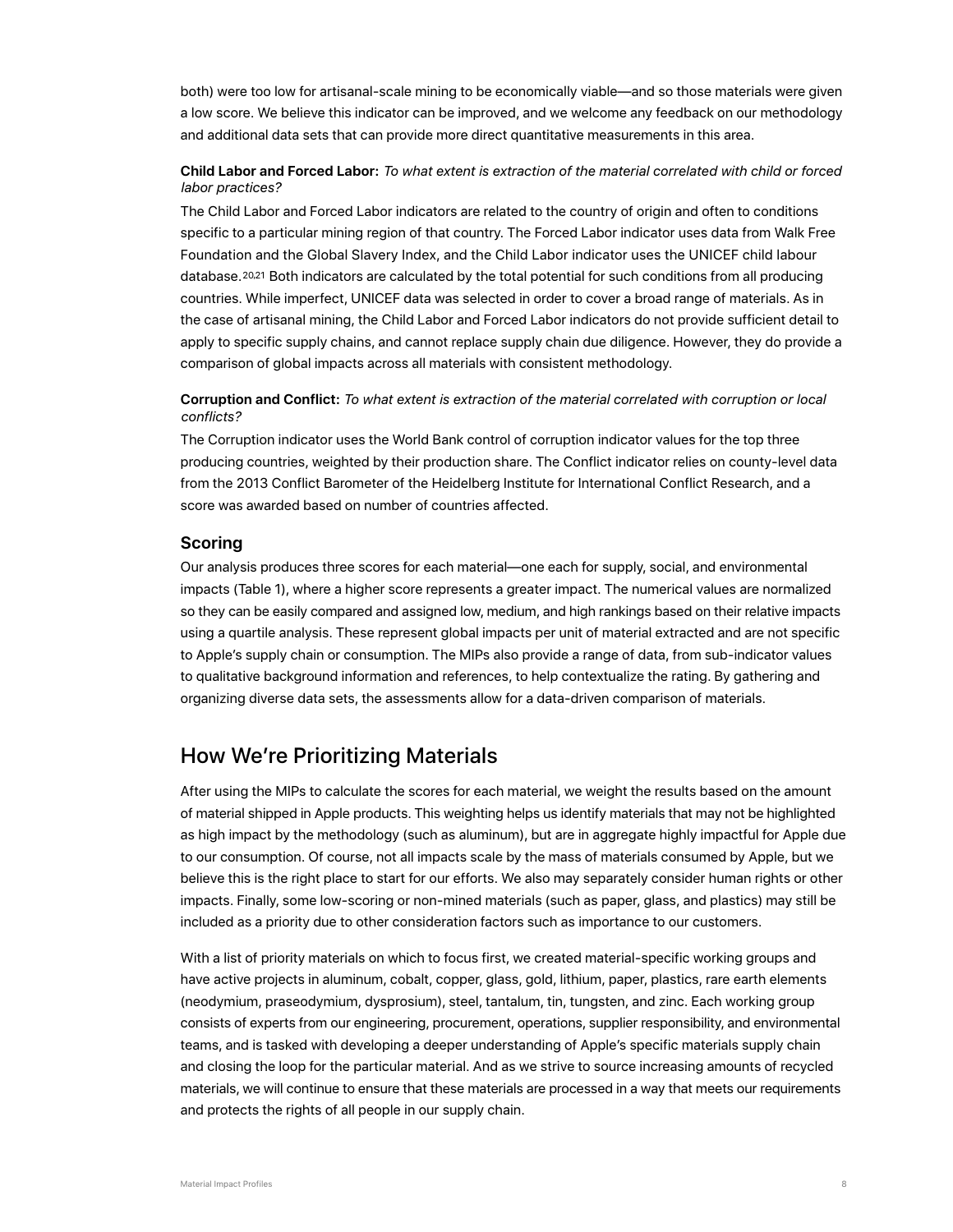# There Are Limitations

The MIPs are a valuable tool to evaluate potential supply, environmental, and social impacts in a single assessment. But they can be improved.

We found the lack of quality data on potential environmental and social impacts particularly limiting. Additional data exists for select materials, but methods must be consistent across materials in order to combine data sets into an overall comparative tool like the MIPs. An example is the Child Labor indicator; while data sets with better accuracy exist for specific materials, the UNICEF data set was selected specifically because of its breadth of coverage across all materials within our scope. Further research into the environmental and social impacts related to mining activities would also enable decision-makers to better model and evaluate impact areas such as land use and biodiversity threats.

By focusing on impacts related to mined materials, the MIPs currently have limited applicability to nonmined materials, such as synthetic graphite, paper, or plastics. We will continue to update the data in the MIPs as new scientific findings and data sets become available, and as reports of international organizations such as the BGS, USGS, and World Bank are updated.

The MIPs rely on a standardized methodology to compare global impacts associated with the extraction of different materials, weighting each indicator equally. They are not a substitute for detailed evaluation of a company's specific supply chain in key materials. Rather, they provide a useful tool for screening materials and prioritizing those that deserve further detailed assessment as part of the prioritization process. The MIPs help to identify *what* to focus on as we work toward a 100 percent recycled and renewable supply chain, but not *how* to create the greatest positive impact for each material. They also highlight additional opportunities to enhance and inform corporate sustainability initiatives through data.

# Future Revisions

Assessments are an ongoing, iterative process, and regular updates to the data informing the MIPs will allow Apple to adapt to changing situations. Additionally, we will continually improve the underlying methodology, by both incorporating new and improved data sets and accounting for additional factors. For example, the 2017 revision was the first to directly consider the water scarcity of producing regions, and we expect to incorporate more and better environmental and social indicators as these subject areas gain increasing focus worldwide.

# **Conclusion**

To drive progress toward building a 100 percent recycled and renewable supply chain, we needed to determine where to start. Using a data-driven approach, our prioritization methodology identified those materials where Apple's initiatives are best focused and can have the largest positive impact on the planet. We now have active projects in aluminum, cobalt, copper, glass, gold, lithium, paper, plastics, rare earth elements (neodymium, praseodymium, dysprosium), steel, tantalum, tin, tungsten, and zinc. The Material Impact Profiles are necessarily focused on global impacts, and are certainly not the full set of factors that Apple uses to make all decisions in our material sourcing strategy. Rather, they provide a strong foundation upon which to build. We hope that this work will inspire others to comprehensively analyze impacts of materials for their products, and begin their own work toward a 100 percent recycled and renewable supply chain. We welcome feedback to improve our methodology.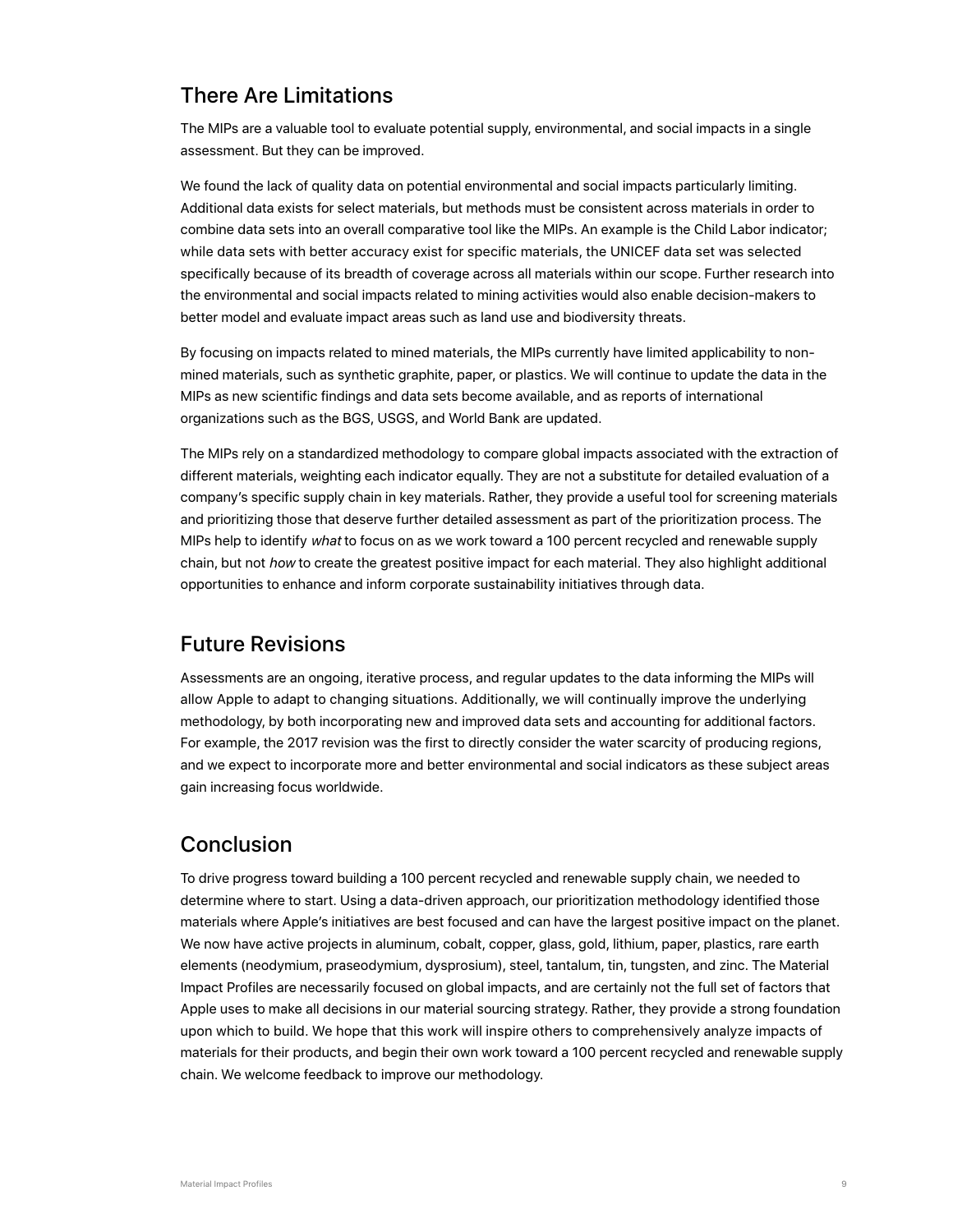# Acknowledgments

Apple's work on environmental strategy requires effort from across the company. Contributors to this paper include Chris Busch, Sarah Chandler, Irina Oswald, Ryan Maloney, Nick Santero, Jeffrey Dahmus, Joe Lessard, Kathleen Shaver, Walker Young, Ashley Orbach, Emmanuelle Humblet, and Amanda Gibson.

For inquiries about Apple's 100 percent recycled and renewable material prioritization work, contact Ryan Maloney or email environment-report@apple.com.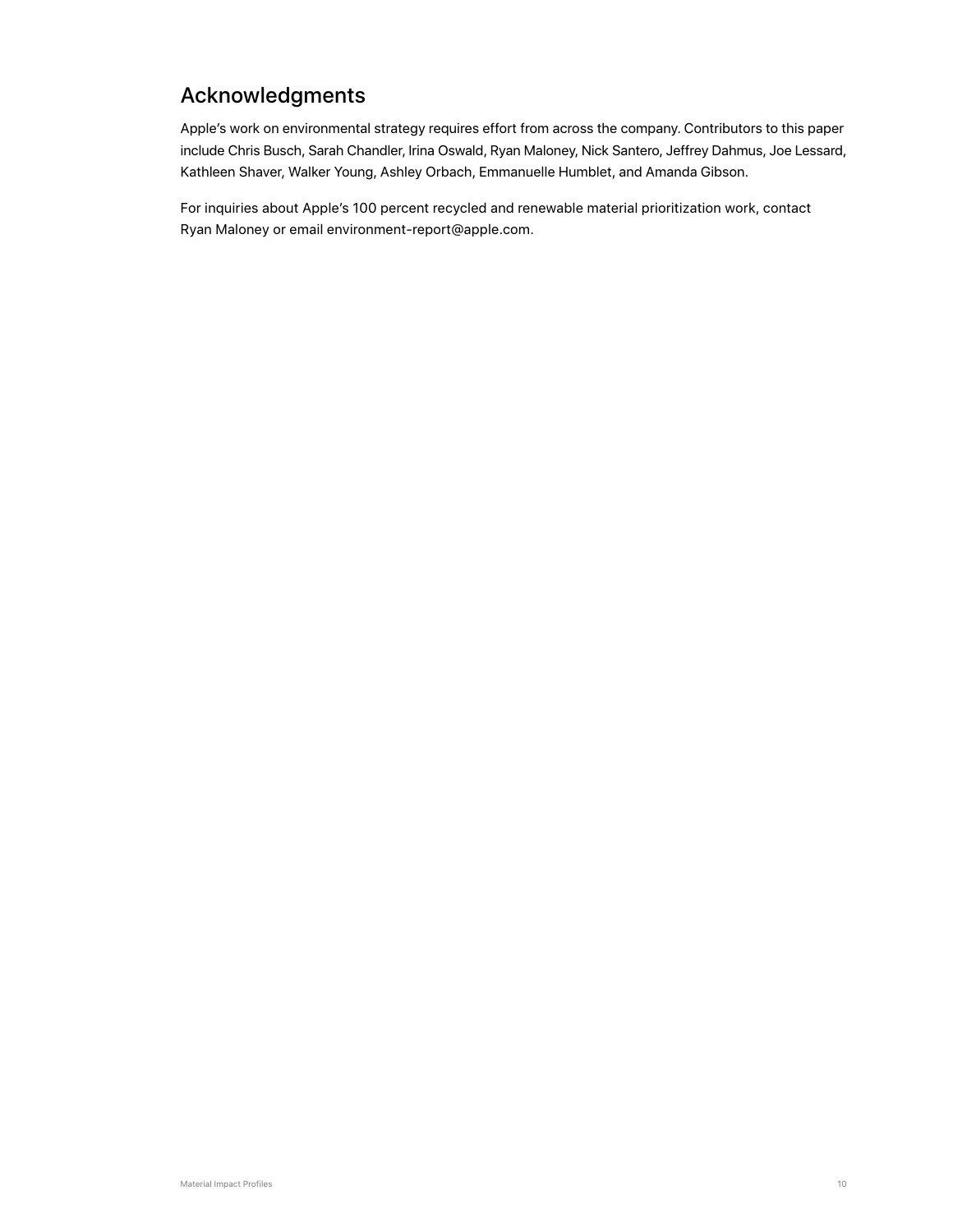#### **Table 1: Material Impact Profiles**

Every material has some level of social, environmental, or supply impact. The table below shows the global average of 45 elements and raw materials commonly found in consumer electronics—the 2017 methodology results. It includes those materials (e.g., lead and mercury) that Apple has already restricted or removed from our products. Apple used these scores, and weighted them by our consumption of each material (not included in the table below), to inform how we prioritize our work toward our goal of using only recycled and renewable material. The values are listed here as quartiles to describe the relative impacts of each material.

| Material         | Supply     | Environmental | Social     |
|------------------|------------|---------------|------------|
| Aluminium        | 1st Q      | 1st Q         | 2nd-3rd Q  |
| Bismuth          | 4th Q      | 2nd-3rd Q     | 2nd-3rd Q  |
| Boron            | 4th Q      | 1st Q         | 1st Q      |
| Cerium           | 2nd-3rd Q  | $2nd-3rdQ$    | 2nd-3rd Q  |
| Chromium         | 2nd-3rd Q  | 1st Q         | 4th Q      |
| Cobalt           | 2nd-3rd Q  | $2nd-3rdQ$    | 4th Q      |
| Copper           | 1st Q      | 2nd-3rd Q     | 2nd-3rd Q  |
| Dysprosium       | 2nd-3rd Q  | 4th Q         | 2nd-3rd Q  |
| Gadolinium       | 2nd-3rd Q  | 4th Q         | 2nd-3rd Q  |
| Gallium          | 4th Q      | 2nd-3rd Q     | 2nd-3rd Q  |
| Germanium        | 4th Q      | 4th Q         | 2nd-3rd Q  |
| Gold             | 1st Q      | 2nd-3rd Q     | 4th Q      |
| Indium           | 2nd-3rd Q  | 4th Q         | $2nd-3rdQ$ |
| Iridium          | 4th Q      | 2nd-3rd Q     | 2nd-3rd Q  |
| Iron             | 1st Q      | 1st Q         | 2nd-3rd Q  |
| Lead             | 1st Q      | 1st Q         | 2nd-3rd Q  |
| Lithium          | $2nd-3rdQ$ | $2nd-3rdQ$    | 1st Q      |
| Magnesium        | 2nd-3rd Q  | 1st Q         | 2nd-3rd Q  |
| Manganese        | 2nd-3rd Q  | 2nd-3rd Q     | 2nd-3rd Q  |
| Mercury          | 2nd-3rd Q  | 2nd-3rd Q     | 4th Q      |
| Molybdenum       | 2nd-3rd Q  | 4th Q         | 2nd-3rd Q  |
| Natural graphite | 2nd-3rd Q  | 2nd-3rd Q     | 2nd-3rd Q  |
| Neodymium        | 2nd-3rd Q  | 4th Q         | 2nd-3rd Q  |
| Nickel           | 1st Q      | $2nd-3rdQ$    | 4th Q      |
| Niobium          | $2nd-3rdQ$ | 4th Q         | $2nd-3rdQ$ |
| Palladium        | 2nd-3rd Q  | 2nd-3rd Q     | 4th Q      |
| Phosphorous      | 2nd-3rd Q  | 4th Q         | 1st Q      |
| Platinum         | 2nd-3rd Q  | 2nd-3rd Q     | 2nd-3rd Q  |
| Praseodymium     | 2nd-3rd Q  | 4th Q         | 2nd-3rd Q  |
| Rhenium          | 2nd-3rd Q  | 4th Q         | 1st Q      |
| Rhodium          | 4th Q      | 2nd-3rd Q     | 2nd-3rd Q  |
| Ruthenium        | 4th Q      | 2nd-3rd Q     | 2nd-3rd Q  |
| Scandium         | $2nd-3rdQ$ | 2nd-3rd Q     | 2nd-3rd Q  |
| Silicon          | 1st Q      | 1st Q         | $2nd-3rdQ$ |
| Silver           | 1st Q      | 2nd-3rd Q     | 4th Q      |
| Sulphur          | $2nd-3rdQ$ | 1st Q         | 2nd-3rd Q  |
| Tantalum         | 2nd-3rd Q  | 2nd-3rd Q     | 4th Q      |
| Terbium          | 2nd-3rd Q  | 4th Q         | 2nd-3rd Q  |
| Tin              | 2nd-3rd Q  | 1st Q         | 4th Q      |
| Titanium         | 1st Q      | 1st Q         | 2nd-3rd Q  |
| Tungsten         | $2nd-3rdQ$ | 2nd-3rd Q     | 4th Q      |
| Vanadium         | 4th Q      | 2nd-3rd Q     | 2nd-3rd Q  |
| Yttrium          | 2nd-3rd Q  | 4th Q         | 2nd-3rd Q  |
| Zinc             | 1st Q      | 2nd-3rd Q     | 4th Q      |
| Zirconium        | 2nd-3rd Q  | 1st Q         | 1st Q      |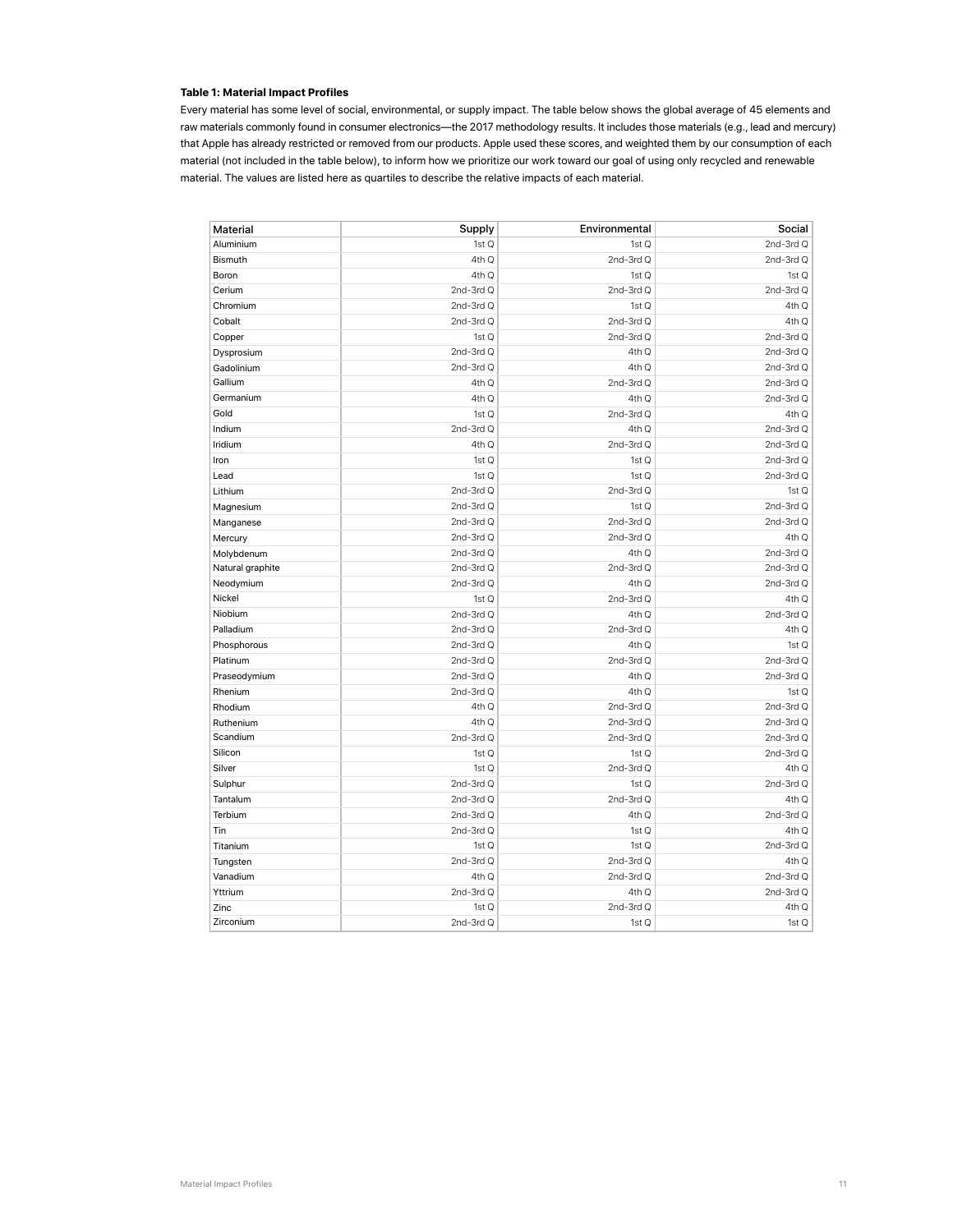# <span id="page-11-0"></span>**Appendix A**

**Existing materials assessments identified in Apple's literature review**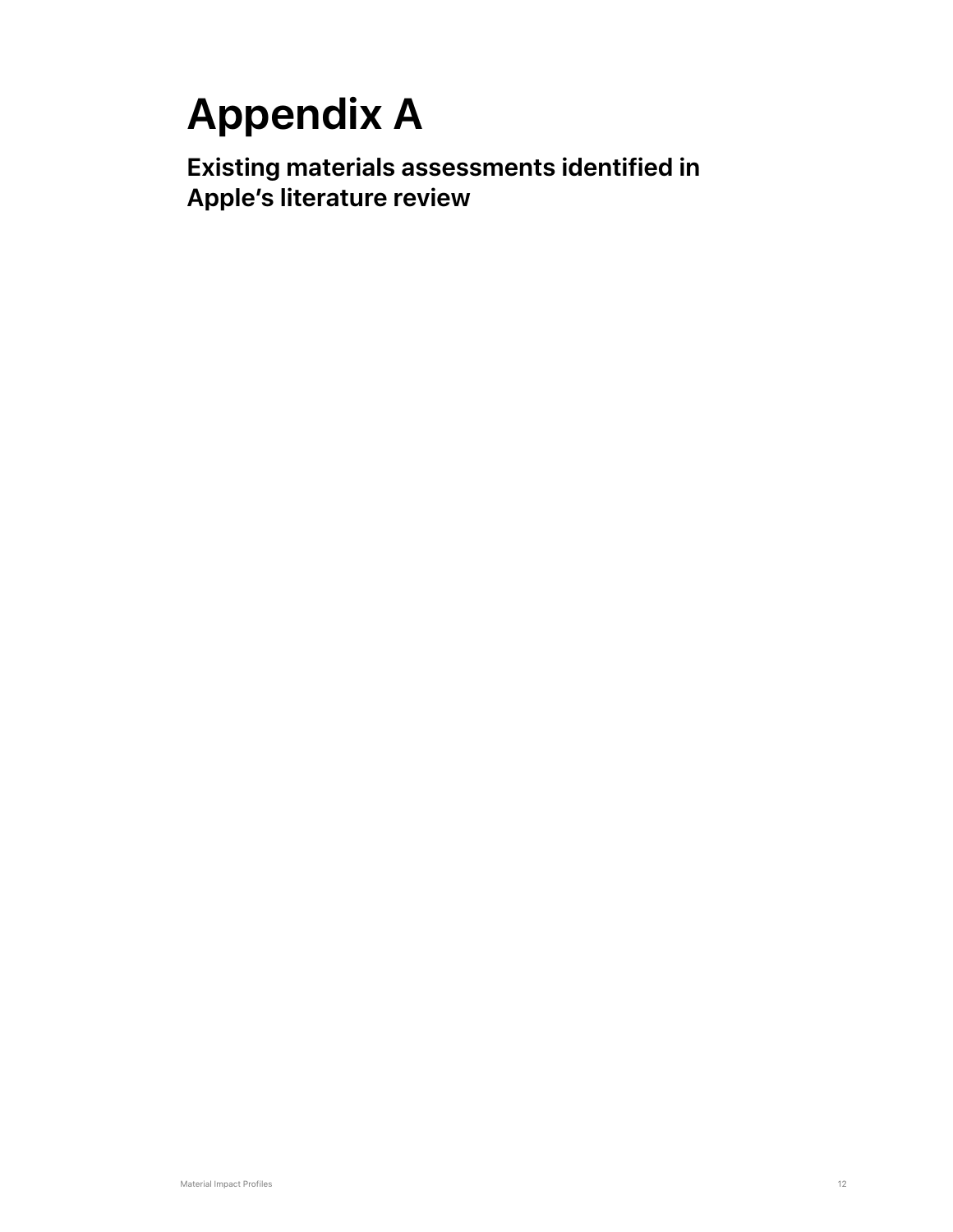| <b>Author (Year)</b>                                                                           | Goal                                                                                                                                                     | <b>Scope</b> | <b>Supply</b> | <b>Environmental</b> | Social                 | <b>Vulnerability</b> |
|------------------------------------------------------------------------------------------------|----------------------------------------------------------------------------------------------------------------------------------------------------------|--------------|---------------|----------------------|------------------------|----------------------|
| U.S. National<br>Research Council<br>(2008)                                                    | Assess the U.S. non-<br>fuel raw material<br>supply.                                                                                                     | Country      | x             |                      |                        | x                    |
| European<br>Commission (2010,<br>2014)                                                         | Assess supply risks<br>of raw materials<br>critical for the E.U.<br>economy.                                                                             | Country      | x             |                      |                        | x                    |
| U.S. Department of<br>Energy (2011)                                                            | Identify materials<br>essential to high-<br>growth clean energy<br>technologies.                                                                         | Industry     | x             |                      |                        | x                    |
| Zepf et al. (2014)                                                                             | Assess materials<br>critical to the energy<br>supply chain.                                                                                              | Industry     | x             | x                    |                        | x                    |
| <b>British Geological</b><br><b>Survey (2015)</b>                                              | Indicate relative risk<br>to the supply of<br>elements and<br>elemental groups key<br>to the U.K. economy.                                               | Country      | x             |                      |                        | x                    |
| Graedel et al. (2015)                                                                          | Create a<br>methodology to<br>quantify the criticality<br>of metals for broad<br>use.                                                                    | All          | x             | x                    | (x)<br>Human<br>Health | x                    |
| Bach et al. (2016)                                                                             | Integrated method to<br>assess resource<br>efficiency of<br>products.                                                                                    | Industry     | x             | X                    |                        | x                    |
| European<br>Commission,<br>European Innovation<br>Partnership (EIP) on<br>Raw Materials (2016) | Provide quantitative<br>data ("Raw Materials<br>Scoreboard") to<br>support the goals of<br>the EIP and monitor<br>progress toward a<br>circular economy. | Country      | x             | x                    | (x)<br>Safety          | x                    |
| Fairphone (2017)                                                                               | Identify hotspots to<br>prioritize materials for<br>sustainable sourcing<br>initiatives.                                                                 | Industry     | x             | x                    | x                      | x                    |
| Manhart et al. (2018)<br>Research<br>commissioned by<br>German Environment<br>Agency (UBA)     | Methodology to<br>assess the EHP of<br>primary raw materials<br>(OekoRess I and II).                                                                     | All          |               | x                    |                        |                      |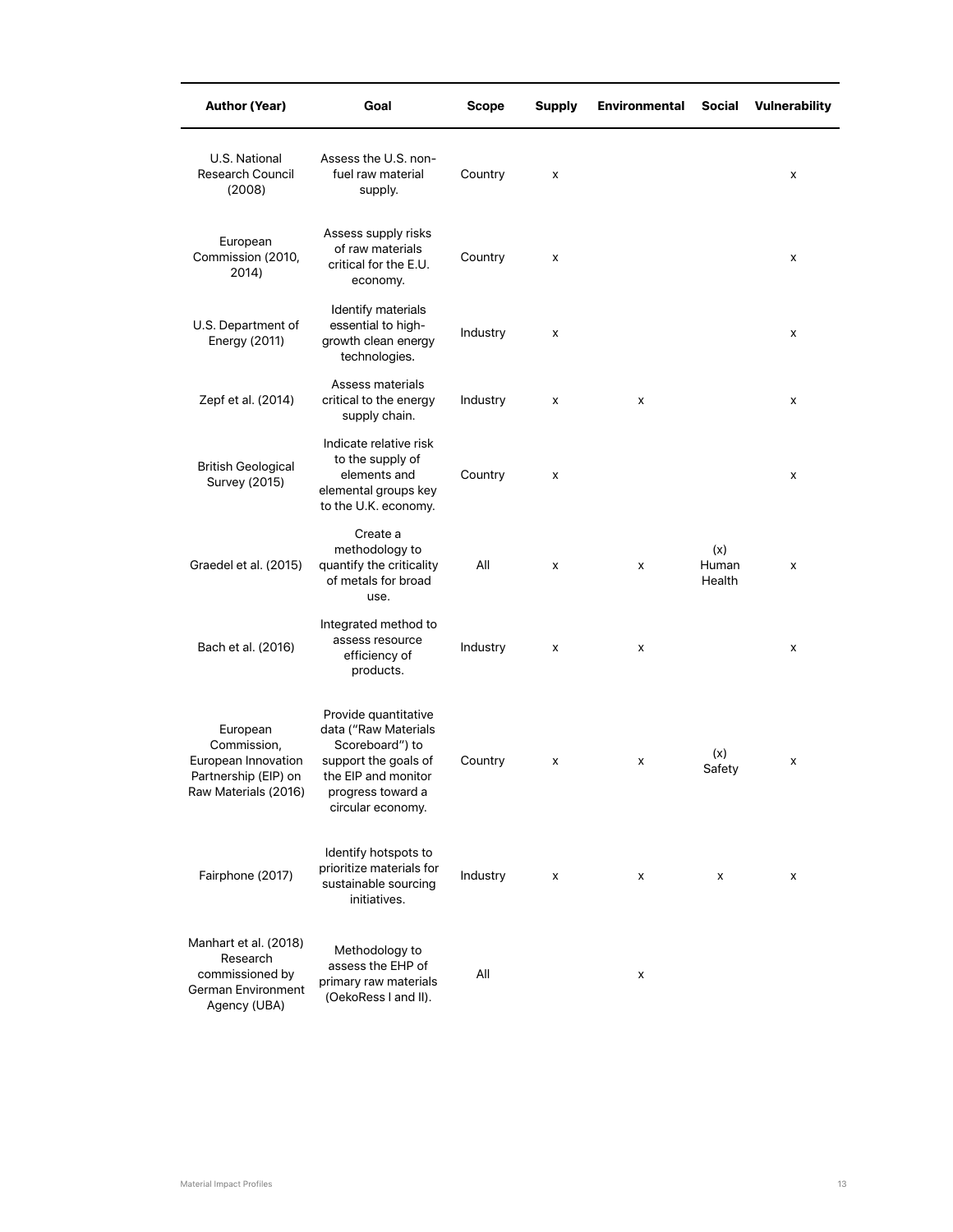# <span id="page-13-0"></span>**Appendix B**

**Data sources for assessment**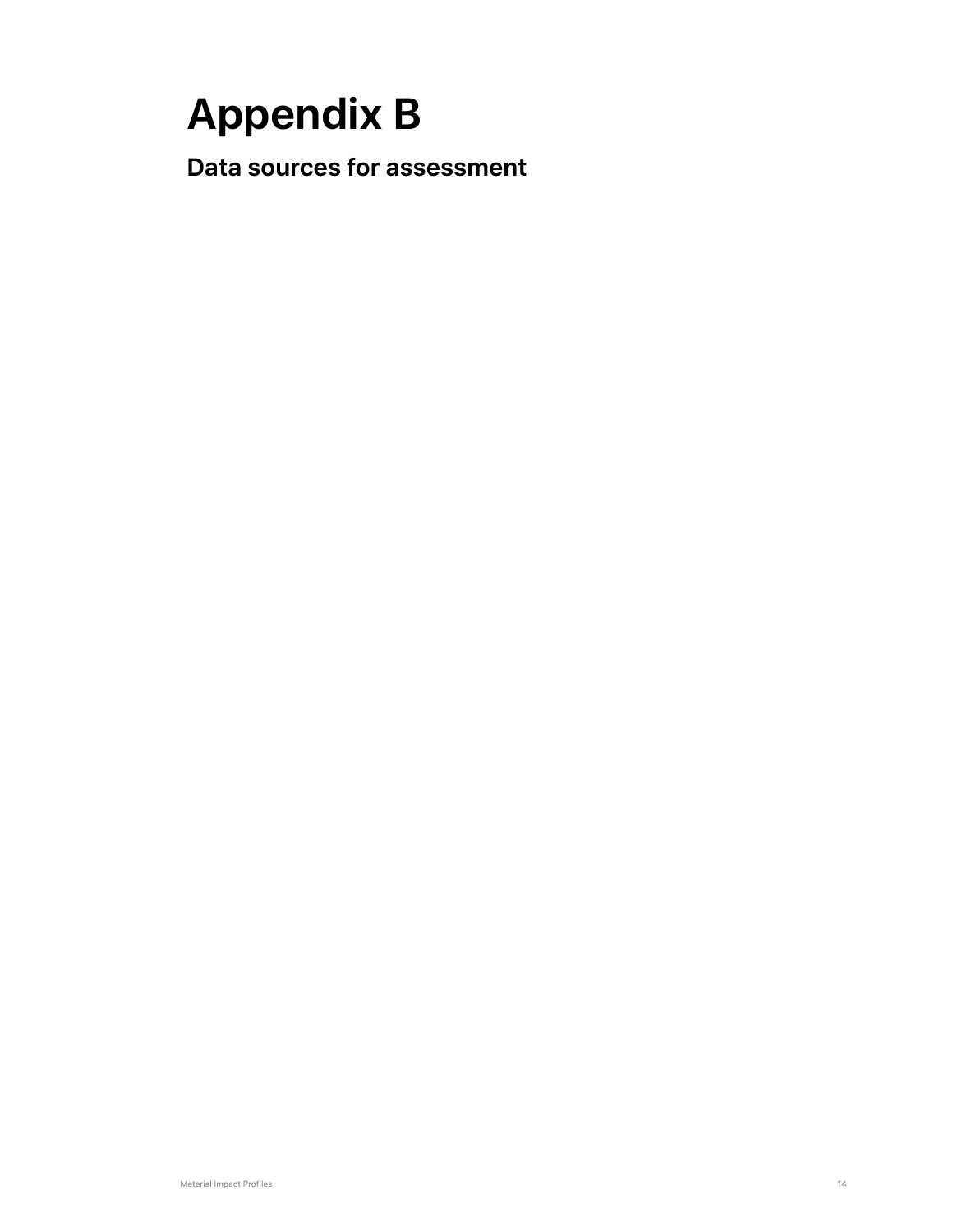| Supply Impacts                                                                                                                                                        |                                                                                                                                                                                                                                                                                          |  |  |  |  |  |  |
|-----------------------------------------------------------------------------------------------------------------------------------------------------------------------|------------------------------------------------------------------------------------------------------------------------------------------------------------------------------------------------------------------------------------------------------------------------------------------|--|--|--|--|--|--|
| Indicator                                                                                                                                                             | <b>Primary Data Source</b>                                                                                                                                                                                                                                                               |  |  |  |  |  |  |
| Companionality<br>Companion metal fraction                                                                                                                            | Nassar, N. et al. (2015): Supplementary Materials<br>for By-product metals are technologically essential<br>but have problematic supply. Science Advances,<br>April 2015, 1(3), 1-10.                                                                                                    |  |  |  |  |  |  |
| Production concentration<br>Percentage of world supply from top three producing countries                                                                             | United States Geological Survey: Mineral<br>Commodity Summaries 2017.<br>British Geological Survey: World Mineral<br>Production 2010-2014. Keyworth, 2016.                                                                                                                               |  |  |  |  |  |  |
| Reserve distribution<br>Percentage of world reserves in top three reserve holding<br>countries                                                                        | United States Geological Survey: Mineral<br>Commodity Summaries 2017.                                                                                                                                                                                                                    |  |  |  |  |  |  |
| Global recycling rate at end of life<br>Percentage of material recycled globally                                                                                      | United Nations Environment Programme:<br>Recycling Rates of Metals. A Status Report. Paris,<br>2011.                                                                                                                                                                                     |  |  |  |  |  |  |
| Substitutability<br>Potential to substitute a material                                                                                                                | European Commission: Study on the review of the<br>list of critical raw materials - Critical raw material<br>factsheets. Brussels, 2017.<br>European Commission: Study on the review of the<br>list of critical raw materials - Non-critical raw<br>material factsheets. Brussels, 2017. |  |  |  |  |  |  |
| Political stability in producing countries<br>Political stability of top three producing countries (average,<br>weighted by percent of global production)             | World Bank: Worldwide Governance Indicators<br>(WGI), 2017.                                                                                                                                                                                                                              |  |  |  |  |  |  |
| Political stability in reserve holding countries<br>Political stability of top three reserve holding countries (average,<br>weighted by percent of global production) | World Bank: Worldwide Governance Indicators<br>(WGI), 2017.                                                                                                                                                                                                                              |  |  |  |  |  |  |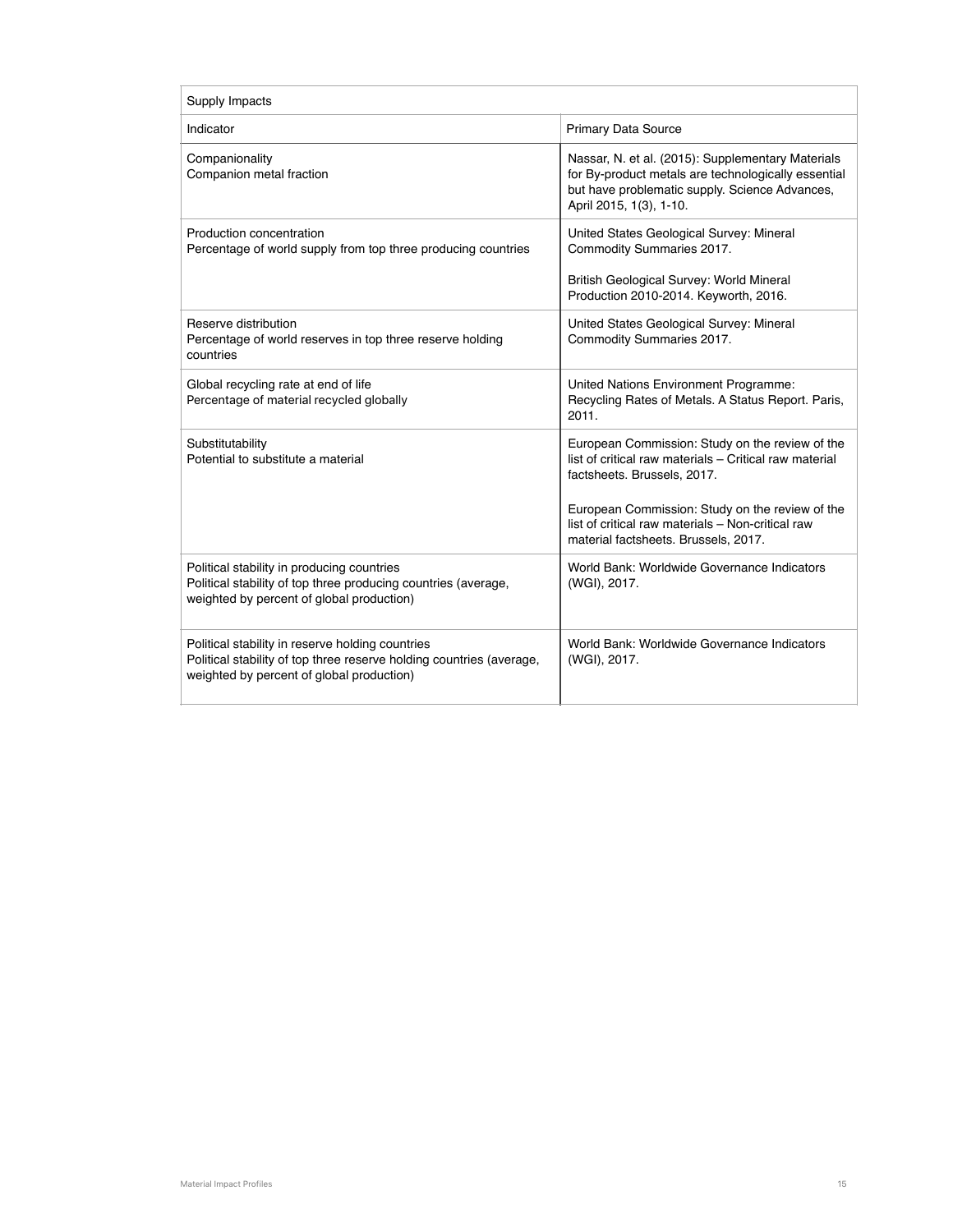| <b>Environmental Impacts</b> |                                                                                              |                                                                                                                                                                                                                                                                                                    |  |  |  |  |  |  |
|------------------------------|----------------------------------------------------------------------------------------------|----------------------------------------------------------------------------------------------------------------------------------------------------------------------------------------------------------------------------------------------------------------------------------------------------|--|--|--|--|--|--|
| Indicator                    | Sub-indicator                                                                                | Primary Data Source                                                                                                                                                                                                                                                                                |  |  |  |  |  |  |
| Geochemical pollution        | Concerns associated with heavy metals in ores<br>and tailings (Pb, Cd, Hg)                   | Reuter, M.A. et al.: The Metrics of<br>Material and Metal Ecology.<br>Amsterdam, 2005.                                                                                                                                                                                                             |  |  |  |  |  |  |
|                              | Concerns associated with radioactive substances<br>(thorium or uranium) in ores and tailings | Numerous scientific reports,<br>e.g., World Nuclear Association:<br>Naturally Occurring Radioactive<br>Materials (NORM). Information from<br>website. Updated January 2014.                                                                                                                        |  |  |  |  |  |  |
|                              | Preconditions for acid mine drainage                                                         | Reuter, M.A. et al.: The Metrics of<br>Material and Metal Ecology.<br>Amsterdam, 2005.                                                                                                                                                                                                             |  |  |  |  |  |  |
| Chemical usage               | Use of chemicals during extraction and<br>beneficiation                                      | Numerous scientific reports,<br>e.g., Schmidt, S. (2012). From<br>Deposit to Concentration: The Basics<br>of Tungsten Mining.<br>Part 1: Project Generation and<br>Project Development International<br>Tungsten Association (ed.).                                                                |  |  |  |  |  |  |
| Life cycle metrics           | Greenhouse gas emissions                                                                     | GHG and water consumption:<br>GaBi, ecoinvent, numerous journal<br>articles, e.g., Nuss, P.; Eckelman, M.<br>J. (2014): Life Cycle Assessment of<br>Metals: A Scientific Synthesis. In:                                                                                                            |  |  |  |  |  |  |
|                              | Water impact index                                                                           | PLoS ONE 9 (7).<br>Water scarcity metrics: Boulay et al.<br>(2017): The WULCA consensus<br>characterization model for water<br>scarcity footprints: assessing impacts<br>of water consumption based on<br>available water remaining (AWARE).<br>International Journal of Life Cycle<br>Assessment. |  |  |  |  |  |  |
| Specific recyclability       | Recyclability of material from end-of-life<br>electronics                                    | Numerous scientific reports, e.g.,<br>Buchert, M. et al.: Recycling critical<br>raw materials from waste electronic<br>equipment. Oeko-Institut e.V., 2012.                                                                                                                                        |  |  |  |  |  |  |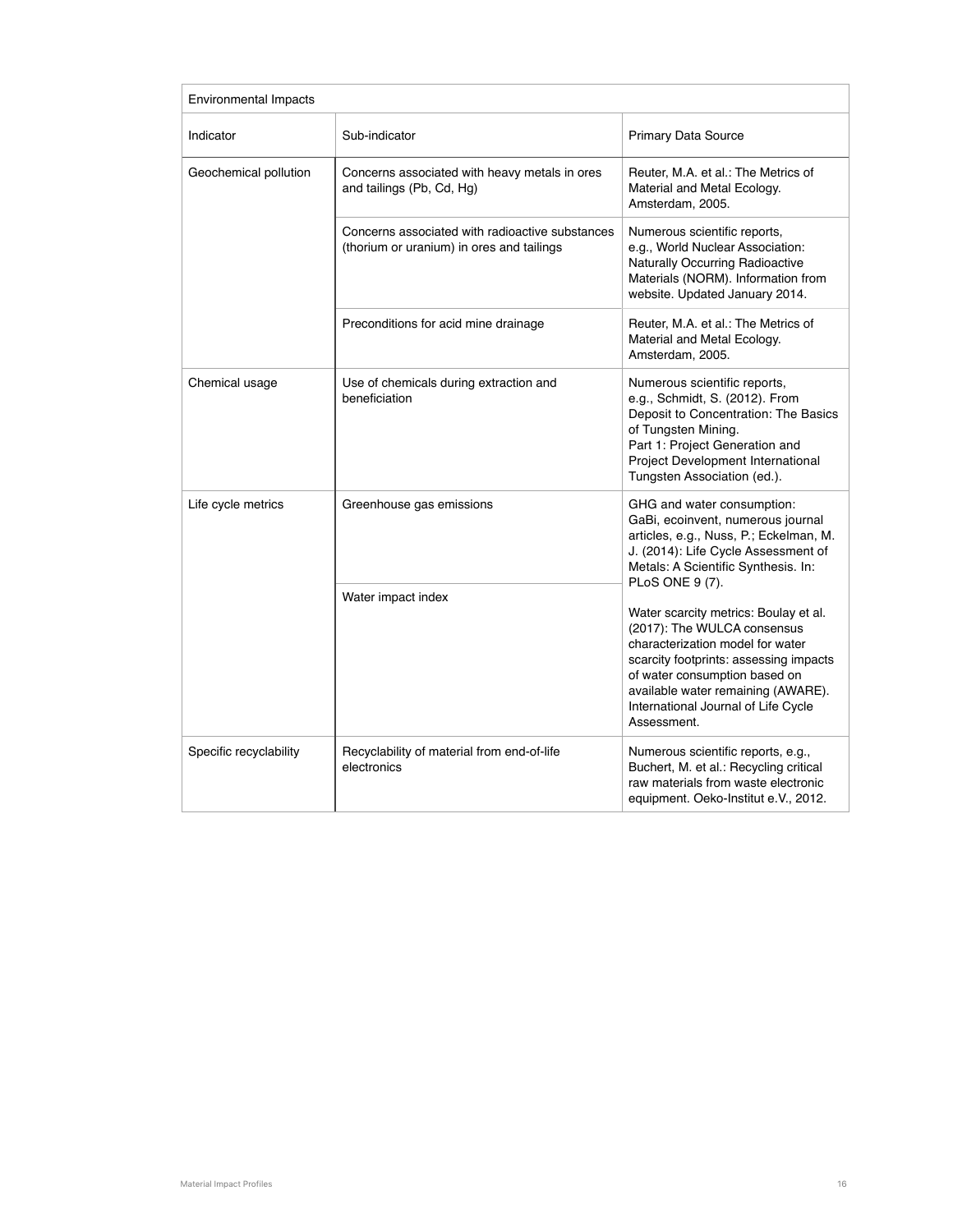| <b>Social Impacts</b>                                                                                                             |                                                                                                                                                        |  |  |  |  |  |  |
|-----------------------------------------------------------------------------------------------------------------------------------|--------------------------------------------------------------------------------------------------------------------------------------------------------|--|--|--|--|--|--|
| Indicator                                                                                                                         | <b>Primary Data Source</b>                                                                                                                             |  |  |  |  |  |  |
| <b>Share of artisanal mining</b><br>Percentage of world production from artisanal mining                                          | Numerous scientific reports, e.g., Dorner, U.<br>et al.: Artisanal and Small-Scale Mining<br>(ASM). POLINARIS working paper no. 19.<br>Hannover, 2012. |  |  |  |  |  |  |
| <b>Forced labor</b><br>Potential presence of forced labor in supply chain (based on country<br>risk)                              | Walk Free Foundation (2016): The Global<br>Slavery Index, 2016.                                                                                        |  |  |  |  |  |  |
| <b>Child labor</b><br>Potential presence of child labor in supply chain (based on country<br>risk)                                | UNICEF child labour database, May 2016.                                                                                                                |  |  |  |  |  |  |
| <b>Corruption</b><br>Corruption potential of top three producing countries (average,<br>weighted by percent of global production) | World Bank Worldwide Governance<br>Indicators (WGI), 2017.                                                                                             |  |  |  |  |  |  |
| <b>Conflict relation</b><br>Number of countries affected by mineral-related conflict                                              | Heidelberg Institute for International Conflict<br>Research, Conflict Barometer, 2013.                                                                 |  |  |  |  |  |  |